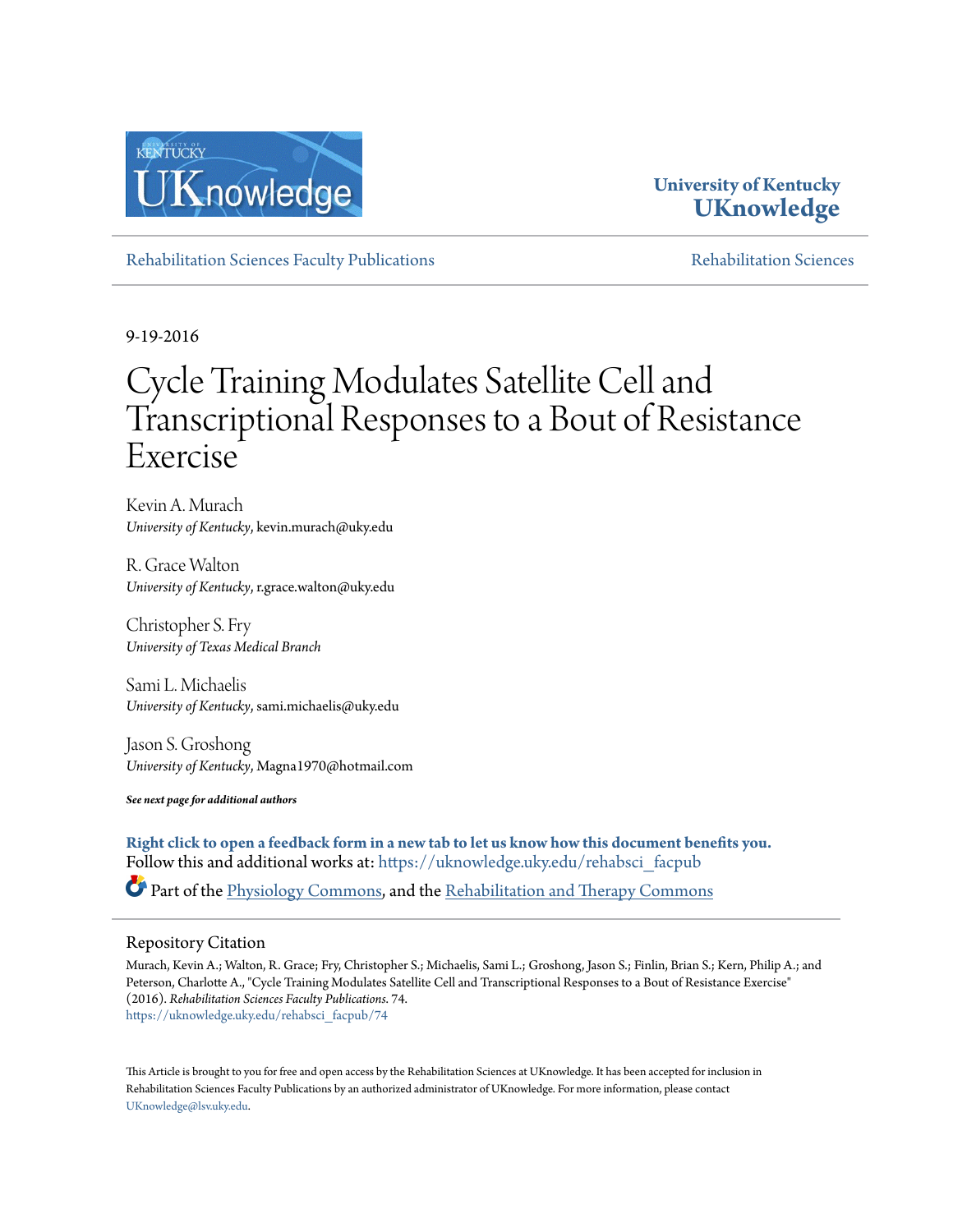#### **Authors**

Kevin A. Murach, R. Grace Walton, Christopher S. Fry, Sami L. Michaelis, Jason S. Groshong, Brian S. Finlin, Philip A. Kern, and Charlotte A. Peterson

#### **Cycle Training Modulates Satellite Cell and Transcriptional Responses to a Bout of Resistance Exercise**

#### **Notes/Citation Information**

Published in *Physiological Reports*, v. 4, issue 18, e12973, p. 1-10.

© 2016 The Authors. *Physiological Reports* published by Wiley Periodicals, Inc. on behalf of the American Physiological Society and The Physiological Society.

This is an open access article under the terms of the [Creative Commons Attribution License,](https://creativecommons.org/licenses/by/4.0/) which permits use, distribution and reproduction in any medium, provided the original work is properly cited.

#### **Digital Object Identifier (DOI)**

https://doi.org/10.14814/phy2.12973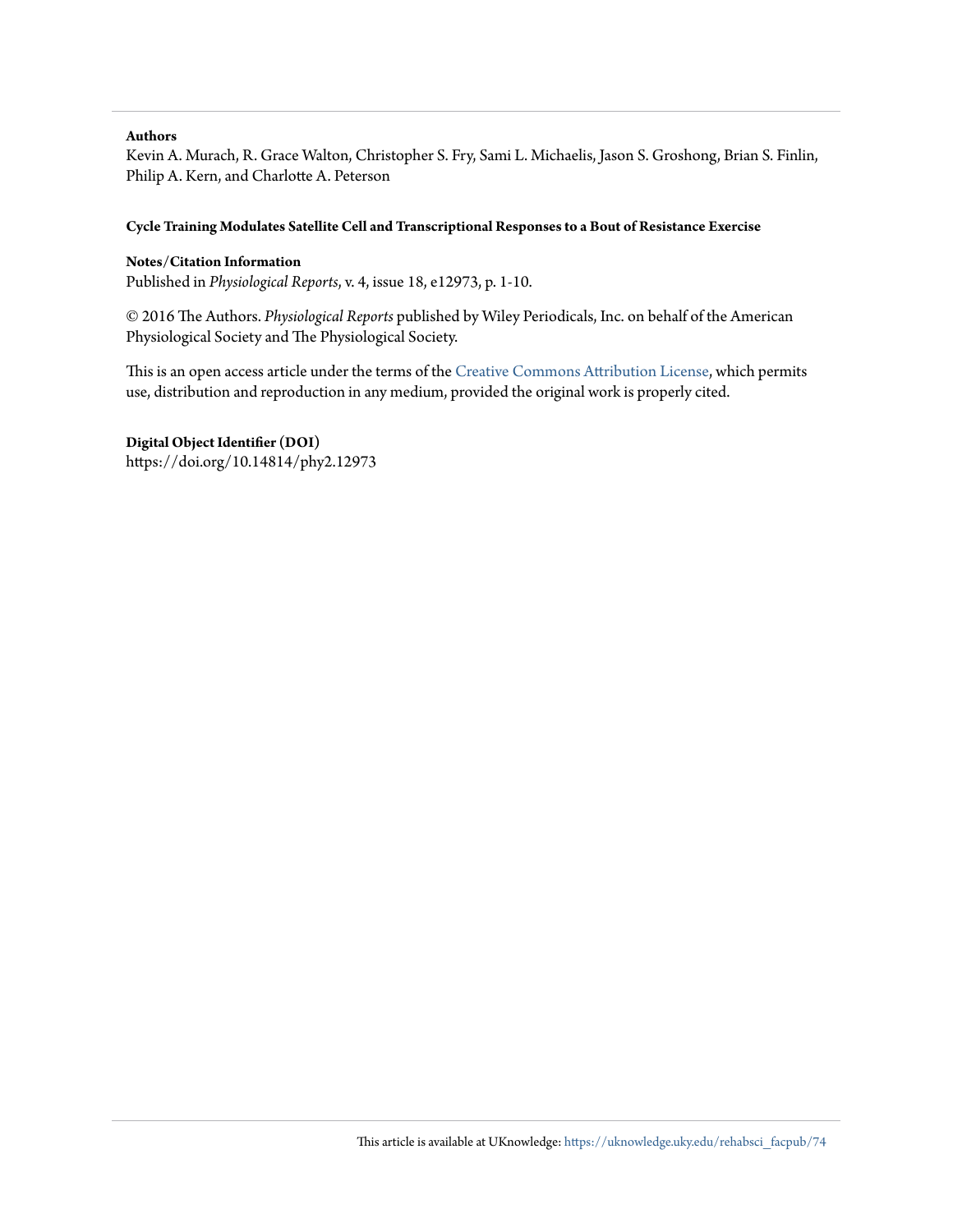# **Physiological Reports**

### Cycle training modulates satellite cell and transcriptional responses to a bout of resistance exercise

Kevin A. Murach , K. Grace Walton , Christopher S. Fry<br>Rrian S. Finlin<sup>3</sup>. Philin A. Kern<sup>3</sup> & Charlotte A. Peterson<sup>1</sup> , Sami L. Michaelis , Jason S. Groshong<br>1 , Brian S. Finlin<sup>3</sup> , Philip A. Kern<sup>3</sup> & Charlotte A. Peterson<sup>1</sup>

1 Department of Rehabilitation Sciences, Center for Muscle Biology, College of Health Sciences, University of Kentucky, Lexington, Kentucky

2 Department of Nutrition and Metabolism, University of Texas Medical Branch, Galveston, Texas

3 Division of Endocrinology, and Barnstable Brown Diabetes and Obesity Center, Department of Medicine, University of Kentucky, Lexington, Kentucky

#### Keywords

Acute exercise, aerobic training, cytokines, fiber type-specific.

#### Correspondence

Kevin A. Murach, Center for Muscle Biology, University of Kentucky, Lexington, KY 40536. Tel/Fax: (859) 218-0872 E-mail: kmu236@g.uky.edu

#### Funding Information

This work was supported by the following National Institutes of Health grants: R01 DK71349 and AG46920 (C.A.P. and P.A.K.). This project was supported by the institutional CTSA grant, NIH UL1 TR0001998.

Received: 22 August 2016; Accepted: 23 August 2016

doi: 10.14814/phy2.12973

Physiol Rep, 4 (18), 2016, e12973, doi: [10.14814/phy2.12973](info:doi/10.14814/phy2.12973)

#### Abstract

This investigation evaluated whether moderate-intensity cycle ergometer training affects satellite cell and molecular responses to acute maximal concentric/ eccentric resistance exercise in middle-aged women. Baseline and 72 h postresistance exercise vastus lateralis biopsies were obtained from seven healthy middle-aged women (56  $\pm$  5 years, BMI 26  $\pm$  1, VO<sub>2max</sub> 27  $\pm$  4) before and after 12 weeks of cycle training. Myosin heavy chain (MyHC) I- and II-associated satellite cell density and cross-sectional area was determined via immunohistochemistry. Expression of 93 genes representative of the muscleremodeling environment was also measured via NanoString. Overall fiber size increased  $\sim$ 20% with cycle training ( $P = 0.052$ ). MyHC I satellite cell density increased 29% in response to acute resistance exercise before endurance training and 50% with endurance training ( $P < 0.05$ ). Following endurance training, MyHC I satellite cell density decreased by 13% in response to acute resistance exercise (acute resistance  $\times$  training interaction,  $P < 0.05$ ). Genes with an interaction effect tracked with satellite cell behavior, increasing in the untrained state and decreasing in the endurance trained state in response to resistance exercise. Similar satellite cell and gene expression response patterns indicate coordinated regulation of the muscle environment to promote adaptation. Moderate-intensity endurance cycle training modulates the response to acute resistance exercise, potentially conditioning the muscle for more intense concentric/eccentric activity. These results suggest that cycle training is an effective endurance exercise modality for promoting growth in middle-aged women, who are susceptible to muscle mass loss with progressing age.

#### Introduction

Endurance cycle training appears to result in some of the same responses as resistance training in untrained muscle. Our laboratory (Fry et al. 2014) and others (McCarthy et al. 2002; McPhee et al. 2010; Harber et al. 2012; Konopka and Harber 2014) have shown that moderateintensity cycle ergometer training has anabolic potential and can promote skeletal muscle hypertrophy. Moreover, the anabolic qualities of cycle ergometer training are pronounced in older women (Sillanpaa et al. 2009; Hudelmaier et al. 2010; Konopka et al. 2010; Harber et al. 2012). Hypertrophy from cycle training is unique because endurance adaptations occur simultaneously with resistance-type adaptations within the same mode. Moreover, endurance cycle training is primarily concentric, submaximal, and noninjurious whereas resistance training is usually concentric/eccentric, maximal, and initially damaging. While adaptive responsiveness to a bout of familiar exercise is documented in well-trained skeletal muscle (Coffey et al. 2006a; Murach et al. 2014), the global cellular responses to a given exercise type are generally

This is an open access article under the terms of the [Creative Commons Attribution](http://creativecommons.org/licenses/by/4.0/) License,

which permits use, distribution and reproduction in any medium, provided the original work is properly cited.

<sup>ª</sup> 2016 The Authors. Physiological Reports published by Wiley Periodicals, Inc. on behalf of the American Physiological Society and The Physiological Society.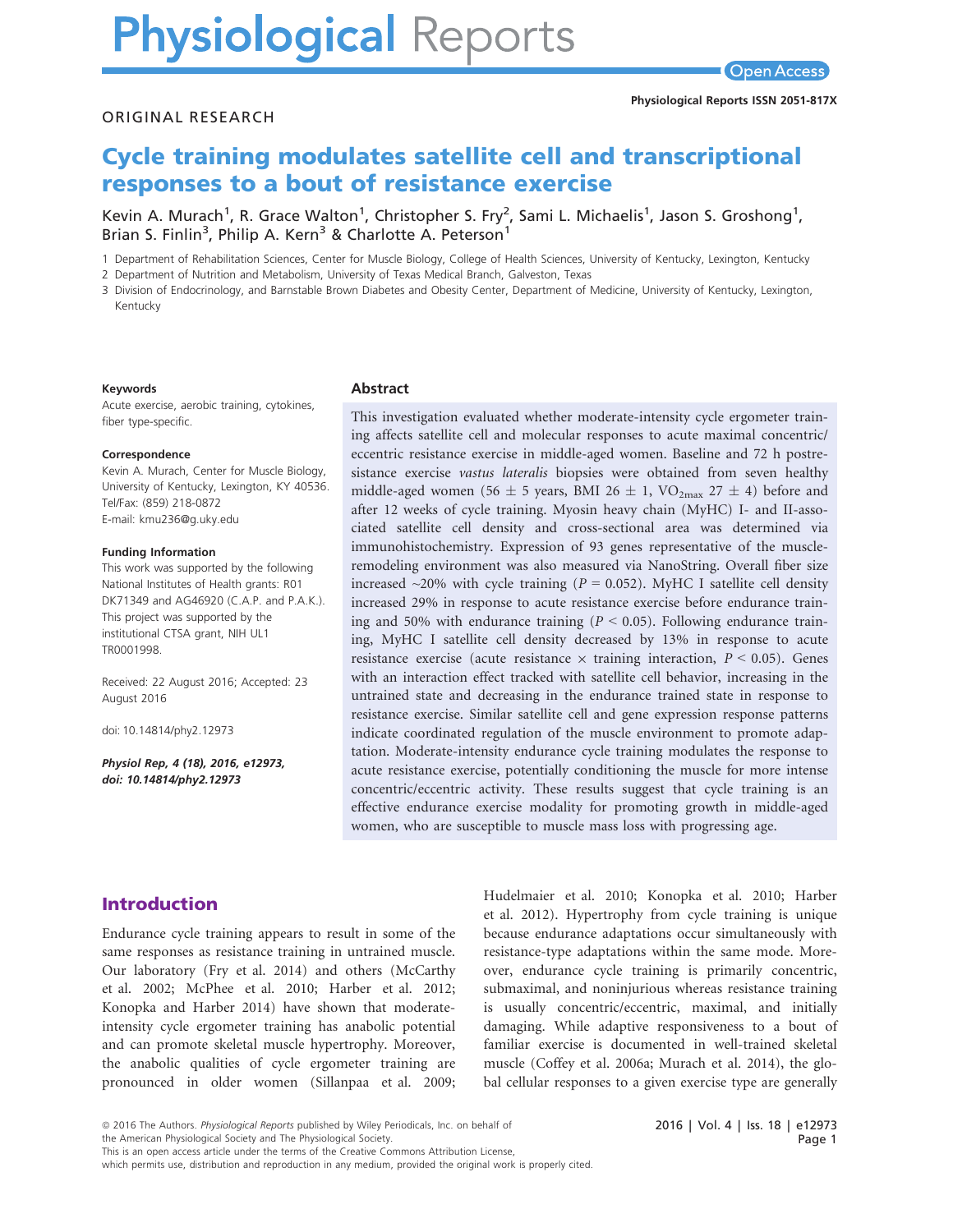less pronounced and more targeted as conditioning within that mode improves (Schmutz et al. 2006; Perry et al. 2010; Raue et al. 2012; Egan et al. 2013; Nader et al. 2014; Damas et al. 2016). A recent explanation for this phenomenon is that the initial responses to exercise (within 1 week) globally reflect muscle damage and tissue repair while later responses (3 weeks and beyond) are more nuanced and "refined" for promoting specific training outcomes (e.g., hypertrophy) (Damas et al. 2016). However, it is unclear how adaptations (hypertrophic or otherwise) induced by primarily concentric, moderateintensity cycle training affect responses to an unfamiliar acute maximal concentric/eccentric resistance exercise bout.

It is well-established that satellite cell pool expansion is characteristic of the resistance exercise-mediated hypertrophic process in humans (Crameri et al. 2004, 2007; Dreyer et al. 2006; Petrella et al. 2006; O'Reilly et al. 2008; McKay et al. 2009; Mikkelsen et al. 2009; Babcock et al. 2012; Bellamy et al. 2014; Farup et al. 2014; Hyldahl et al. 2014; Snijders et al. 2014). In this investigation, we evaluated fiber type-specific satellite cell density following unaccustomed maximal concentric/eccentric exercise before and after 12 weeks of moderate-intensity concentric cycle training in middle-aged women. The women in this investigation overlap with those from a previous investigation, most of which demonstrated increased MyHC I and overall satellite cell density as well as global muscle fiber hypertrophy in response to cycle training (Fry et al. 2014). We hypothesized that concentric endurance training would condition the muscle for a maximal concentric/eccentric exercise bout by modulating the satellite cell response. Furthermore, we evaluated the expression of genes that are indicative of the global muscle-remodeling environment that may also influence satellite cell behavior (i.e., angiogenesis, cytokine/trophic factor, extracellular matrix, growth/remodeling, immunity/ inflammation, and metabolism-related genes) (Walton et al. 2015). We hypothesized that molecular responses to acute resistance exercise would also be attenuated after cycle training and would track with satellite cell behavior, signaling improved conditioning in an unaccustomed exercise mode among these middle-aged women.

#### Methods

#### **Subjects**

Seven inactive nonobese women classified as nondiabetic from an oral glucose tolerance test were included in this analysis (Table 1). Subjects generally did not have a history of any type of exercise training, although one subject did engage in recreational endurance activity at the time

| Table 1. Subject characteristics. |  |
|-----------------------------------|--|
|-----------------------------------|--|

| Characteristic                         | Mean $\pm$ SD | Range         |
|----------------------------------------|---------------|---------------|
| Age (years)                            | $56 + 5$      | $51 - 64$     |
| Body mass index ( $kg/m2$ )            | $26.2 + 1.0$  | $24.3 - 27.5$ |
| Body mass (kg) untrained               | $70.8 + 5.3$  | $621 - 794$   |
| Body mass (kg) endurance trained       | $69.6 + 5.4*$ | 60.8-79.4     |
| $VO2max$ (mL/kg/min) untrained         | $26.5 + 4.0$  | $19.0 - 31.7$ |
| $VO2max$ (mL/kg/min) endurance trained | $30.6 + 6.1*$ | $216 - 426$   |
| $VO2max$ (L/min) untrained             | $1.8 + 0.2$   | $1.5 - 2.2$   |
| $VO2max$ (L/min) endurance trained     | $2.1 + 0.3*$  | $1.7 - 2.6$   |
|                                        |               |               |

 $P < 0.05$  untrained versus endurance trained.

of study admission. All women were peri- or postmenopausal, and the subjects presented here overlap with a larger cohort evaluated previously for angiogenic and satellite cell responses to endurance training (Fry et al. 2014; Walton et al. 2015). However, the effects of endurance training on acute resistance exercise responses in the subjects presented here have not previously been reported. Exclusion criteria included: history of smoking, coronary disease, congestive heart failure, chronic inflammatory diseases, trigylcerides >700 mg/dL, or orthopedic problems that could limit participation in the exercise protocols. Subjects also were not taking any medications known to affect skeletal muscle biology, such as angiotensin-converting enzyme inhibitors, angiotensin II receptor blockers, statins, steroids, or anti-inflammatory drugs. Subjects were instructed to maintain consistent dietary and lifestyle habits throughout the investigation. All subjects were informed of the design and purpose of the study prior to signing consent forms. All procedures were approved by the Institutional Review Board of the University of Kentucky and performed in accordance with the standards set forth by the Declaration of Helsinki.

#### Study design

An overview of the study design is shown in Figure 1. After screening, subjects underwent a basal dual energy X-ray absorptiometry (DEXA, Lunar Prodigy; GE Lunar Inc., Little Chalfont, U.K.) scan as well as a percutaneous skeletal muscle biopsy of the vastus lateralis, using a Begström 5 mm needle with suction (Bergström 1962). All subjects arrived at the clinic in the fasted state and completed a maximal oxygen consumption  $(VO_{2max})$ graded exercise test on a bicycle ergometer (Monark Sports and Medical, Stockholm, Sweden) to evaluate pretraining aerobic capacity. Heart rate, blood pressure, and rating of perceived exertion were monitored. Ventilation and expired air samples were measured by a metabolic cart (Vmax Encore Metabolic Cart; CareFusion, San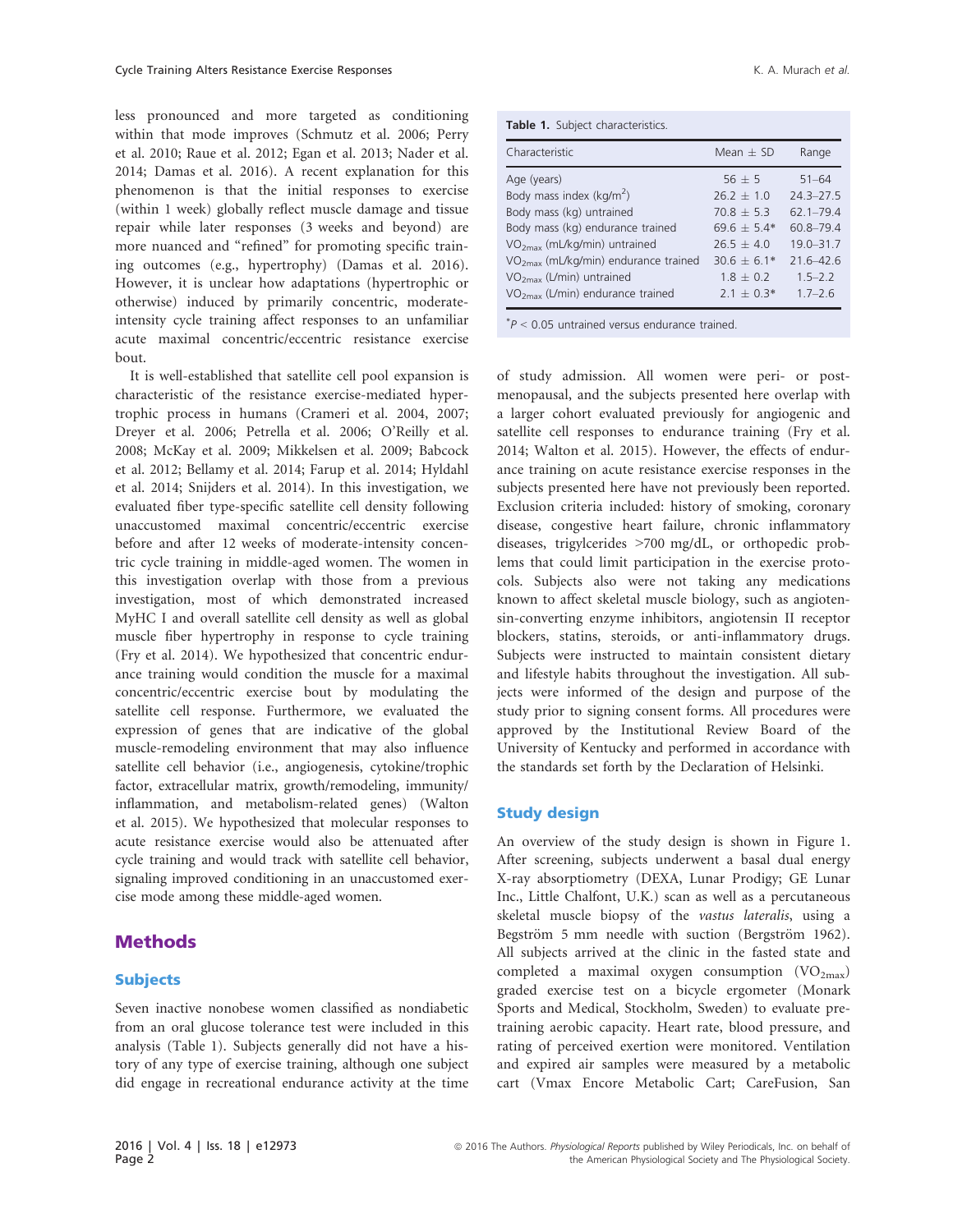

Figure 1. Overview of study design. 1RM, one repetition maximum; Bx, muscle biopsy; DEXA, dual energy X-ray absorptiometry; EE, endurance exercise; RE, resistance exercise; VO<sub>2max</sub>, maximal aerobic capacity; VL, vastus lateralis.

Diego, CA) for the determination of  $O<sub>2</sub>$  uptake. Following baseline testing, subjects completed an acute bout of resistance exercise followed by a 72 h postresistance exercise biopsy from the opposite leg of the basal biopsy. Subjects then endurance trained on a bicycle ergometer for 12 weeks. After 12 weeks of training, subjects repeated the DEXA and  $VO<sub>2max</sub>$  testing. A basal biopsy was taken 72 h following the last endurance training bout in order to capture the state of chronically trained muscle and avoid any effects of detraining. Acute resistance exercise was repeated in the trained state, followed by another 72 h postresistance exercise biopsy. Gene expression measures 72 h after resistance exercise temporally match the satellite cell measures, are consistent with previous investigations from our laboratory utilizing the same postexercise time point (Dennis et al. 2008, 2009), and capture the gene responses associated with muscle inflammation, cytokines, and adaptive remodeling after unaccustomed exercise that appear to have a protracted time course (Louis et al. 2007; Neubauer et al. 2014).

#### Acute resistance exercise and chronic endurance training

For the acute resistance exercise bout, subjects performed 10 min of light cycling as a warm-up. Each subject's one repetition maximum (1 RM) was determined for the leg extension (Keiser Pneumatic Strength Training Equipment; Keiser, Fresno, CA) on the leg contralateral to the baseline biopsy during a familiarization trial performed at screening and again after endurance training. Subjects performed five sets of eight repetitions and a sixth set to volitional fatigue on the leg extension, all at 80% 1 RM. Resistance exercise was performed on the leg contralateral to the baseline biopsy. Two minutes of rest was allotted between each set, and verbal encouragement was provided

during each RE bout. This protocol was chosen because it represents a lower extremity exercise paradigm aimed at increasing muscle mass and strength. After baseline testing, 12 weeks of aerobic exercise training was carried out 3 days/week for 45 min per session at an intensity corresponding to  $65\%$  VO<sub>2max</sub>. Training intensity was monitored throughout via heart rate monitor (Polar Electro Inc., Woodbury, NY) and adjusted as fitness improved. Subjects were allowed to take brief breaks at the beginning of training but were able to complete the entire 45 min session continuously at a heart rate corresponding to 65%  $VO<sub>2max</sub>$  by the eighth week and through the conclusion of training.

#### Immunohistochemistry

Five of the seven subjects presented here were part of a larger investigation in which myosin heavy chain (MyHC) fiber type distribution (MyHC I, I/IIa, IIa, and IIa/IIx) and cross-sectional area were presented (Fry et al. 2014). Of the seven, satellite cell data for one subject was not included as tissue was no longer available for analysis at one time point. For the six remaining subjects, fiber typespecific satellite cell density was analyzed as previously described (Fry et al. 2014). Muscle tissue samples (~50 mg) were mounted in tragacanth gum on cork immediately after the biopsy and frozen in liquid-nitrogen cooled isopentane. Seven micrometer sections were cut, dried for 1 h, and fixed in ice-cold acetone for 3 min. Following a phosphate buffered solution (PBS) wash, primary antibodies for MyHC I (1:75, BA.D5; DSHB, Iowa City, IA) and laminin (1:100, L9393; Sigma-Aldrich, St. Louis, MO) diluted in PBS were applied overnight at 4°C. Endogenous peroxidases were blocked with 3%  $H<sub>2</sub>O<sub>2</sub>$ , sections were washed in PBS, and then incubated for 1 h at room temperature with secondary antibodies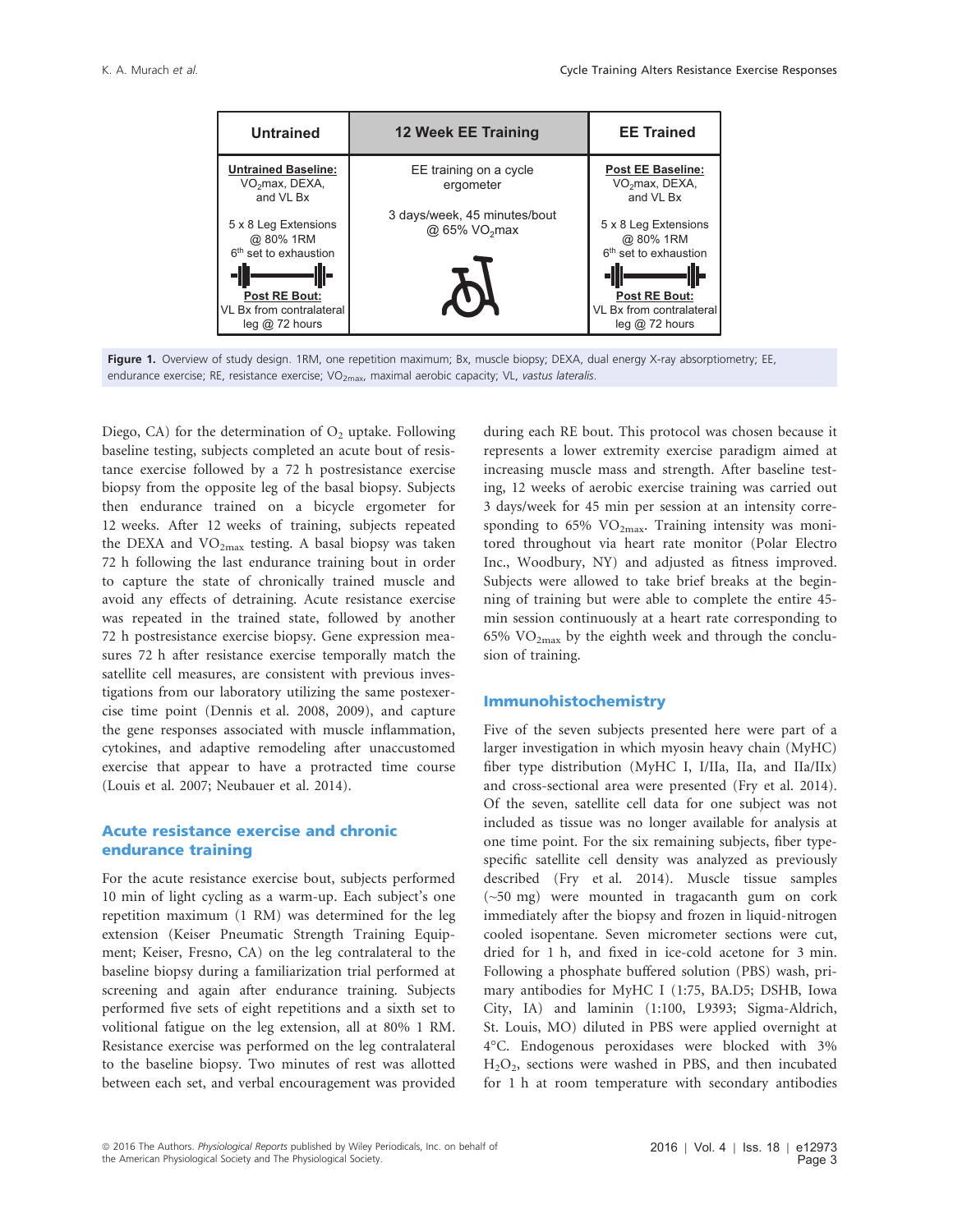(1:250, goat anti-mouse IgG2b alexa fluor 647, #A21242, and 1:250, goat anti-rabbit IgG alexa fluor 488, #A11034; Invitrogen, Carlsbad, CA) in PBS. Following another PBS wash, sections were blocked for 1 h in 2.5% normal horse serum (S-2012; Vector, Burlingame, CA) and incubated overnight in primary antibody for Pax7 (1:100, PAX7; DSHB) diluted in 2.5% normal horse serum while rocking at 4°C. The next day, sections were washed in PBS and TSA signal amplification was performed with Alexa-Fluor 594 (T20935; Invitrogen) according to the manufacturer protocol. After a final wash in PBS, sections were postfixed for 5 min in methanol and mounted, using Vectashield with DAPI (H1200; Vector).

On separate sections, fiber type and fiber type-specific cross-sectional area in the untrained and endurance trained state were determined as previously described (Fry et al. 2014). Briefly, 7  $\mu$ m sections were incubated for 90 min at room temperature in antibodies against MyHC I, MyHC IIa (neat, IgG1, SC.71), and MyHC IIx (neat, IgM, 6H1) from DSHB and rabbit anti-laminin (1:100) from Sigma-Aldrich. After PBS wash, sections were incubated in isotype specific anti-mouse secondary antibodies for MyHC I, MyHC IIa (1:500, IgG1 alexa fluor 488, #A21121), and MyHC IIx (1:250, IgM alexa fluor 555, #A21426) from Invitrogen, all diluted in PBS, along with the secondary antibody for laminin (1:150, IgG AMCA, CI-1000; Vector). Sections were postfixed and mounted, using Vectashield (H1000; Vector).

#### Image acquisition and analysis

Images for analysis were captured at  $20\times$  magnification, using the Zeiss AxioImager M1 microcope (Zeiss, Oberkochen, Germany). Analysis was performed, using Zen digital imaging software (Zeiss). Fiber type-specific satellite cell density was assessed using a Pax7 antibody in conjunction with antibodies against MyHC I (fiber type), laminin (fiber borders), and DAPI (nuclei). Cells within the laminin border and positive for both Pax7 and DAPI were counted as satellite cells within each given fiber type. A minimum of 150 fibers per subject was used for fiber type and fiber type-specific size analysis. For satellite cell analysis, an average of 333 (range 183–631) muscle fibers and 12 satellite cells (range 8–45) per biopsy at each time point were identified. A total of 8002 muscle fibers and 567 satellite cells were included in the analysis.

As previously described by our laboratory (Walton et al. 2015), RNA was extracted from muscle biopsy samples from all four time points for all seven subjects by homogenizing pulverized frozen samples in QIAzol Lysis Reagent (79306; QIAGEN, Hilden, Germany). RNA was precipitated and washed using the RNeasy kit (74104; QIAGEN). RNA quality and integrity was assessed using the Agilent 2100 Bioanalyzer (Agilent Technologies, Santa Clara, CA). Gene expression was measured using the highly-sensitive nCounter analysis system (Nano-String Technologies, Seattle, WA) (Kulkarni 2011). As previously described, we designed a hypothesis-driven custom probe set that spanned 109 genes in angiogenesis, cytokine/trophic factor, extracellular matrix, growth/ remodeling, immunity/inflammation, and metabolismrelated processes (Walton et al. 2015). The nCounter code set was hybridized with 100 ng of RNA from each biopsy. Data were normalized according to NanoString's instructions. Briefly, a positive control normalization was conducted to account for platform-associated sources of variation, the background of the average of negative controls was subtracted, and the geometric mean of six reference genes (b-actin, Cyclophilin A, Cyclophilin B, TATA-binding protein, Tubulin-b, and Ubiquitin C) was used to calculate a normalization factor that was applied to all genes in a given sample. Raw housekeeping gene geometric means were not significantly different across time points. All data are presented as normalized counts.

#### **Statistics**

Data were checked for normality and log transformations were applied prior to analysis of non-normal data. Normal data were otherwise used for analysis. In order to evaluate how training affected satellite cells per fiber, muscle fiber size, fiber type distribution, and subject characteristics, unidirectional paired t-tests were employed using SPSS (IBM, Armonk, NY). Directional t-tests were employed based on the previous findings of Fry et al. (2014). In order to evaluate changes in gene expression and satellite cells per area following endurance training, bidirectional paired t-tests were performed using SPSS. To evaluate whether endurance training influenced the satellite cell and gene response to resistance exercise, two-way repeated measures ANOVAs were employed using SPSS. Significance was set at  $P < 0.05$ . Data are presented as mean  $\pm$  standard deviation unless otherwise denoted.

#### **Results**

#### Subject characteristics, fiber size, and fiber type distribution

Table 1 shows changes in aerobic capacity and body mass with endurance training. The reduction in body fat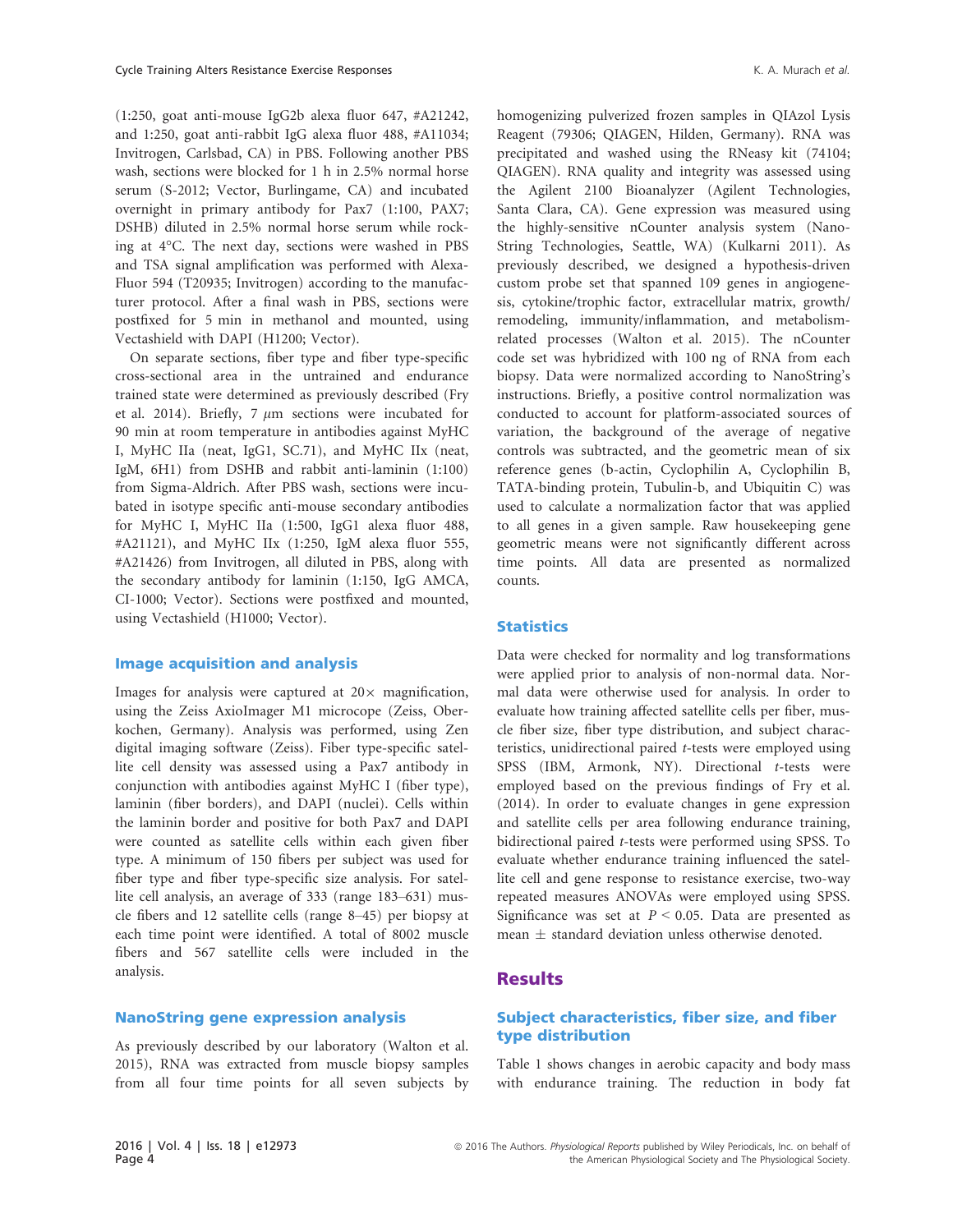percentage with cycle training  $(-2.3\%)$  approached significance ( $P = 0.10$ , data not shown) and the reduction in body mass  $(-1.7%)$  achieved significance ( $P < 0.05$ ). Relative (mL/kg/min) and absolute (L/min)  $VO_{2max}$  was increased by 16% and 17%, respectively, after the 12 week training period ( $P < 0.05$ ). These changes were greater in magnitude compared to those reported in the larger overlapping cohort that included men and women encompassing a broad age range and more diverse demographics (Bagley 2014; Fry et al. 2014). As a result of endurance cycle training, fiber cross sectional area of all fibers increased (3571  $\mu$ m<sup>2</sup> to 4313  $\mu$ m<sup>2</sup>, P = 0.052), while MyHC I (3756  $\mu$ m<sup>2</sup> to 4430  $\mu$ m<sup>2</sup>, P = 0.058) and MyHC IIa (3472  $\mu$ m<sup>2</sup> to 4183  $\mu$ m<sup>2</sup>, P = 0.073) fiber cross-sectional area tended to increase. MyHC IIa percentage tended to increase with cycle training (31% to 38%,  $P = 0.056$ , while MyHC I (53% to 49%,  $P = 0.07$ ) and MyHC IIa/IIx (14% to 11%,  $P = 0.11$ ) tended to decrease.

#### Fiber type-specific and overall satellite cell responses to acute resistance exercise and endurance exercise training

Figure 2 shows satellite cell changes in response to acute resistance exercise, and the effects of endurance training on that response. Following a bout of resistance exercise, MyHC I satellite cell density increased by 29%  $(0.068 \pm 0.021$  to  $0.088 \pm 0.031$  satellite cells per fiber) in the untrained state but declined by 13% in the endurance trained state (0.102  $\pm$  0.025 to 0.089  $\pm$  0.020 satellite cells per fiber, acute resistance  $\times$  training interaction,  $P < 0.05$ ). Satellite cell density in all fibers showed a trend for a similar pattern of satellite cell response as MyHC I fibers, but the interaction effect for satellite cell density in all fibers did not reach significance ( $P = 0.13$ ). Similar to what was reported in an overlapping cohort (Fry et al. 2014), MyHC I satellite cell density increased by 50% after endurance training  $(0.068 \pm 0.021$  to  $0.102 \pm 0.025$ 



Figure 2. Changes in satellite cell density following endurance exercise training and in response to acute resistance exercise. Quantification of individual satellite cell density changes in myosin heavy chain (MyHC) I (A), II (B), and all fibers (C). White boxes are resting condition and gray boxes are after acute resistance exercise. Panel D is a representative image of fiber type-specific satellite cell analysis. White arrows point to satellite cells (white) within the laminin border (green) in an MyHC I (pink) and II (unstained) fiber. DAPI (blue) stains all nuclei. Scale bar represents 50  $\mu$ m. EE, endurance exercise training. \*P < 0.05 (endurance training), <sup>#</sup>P < 0.05 (acute resistance  $\times$  endurance training interaction).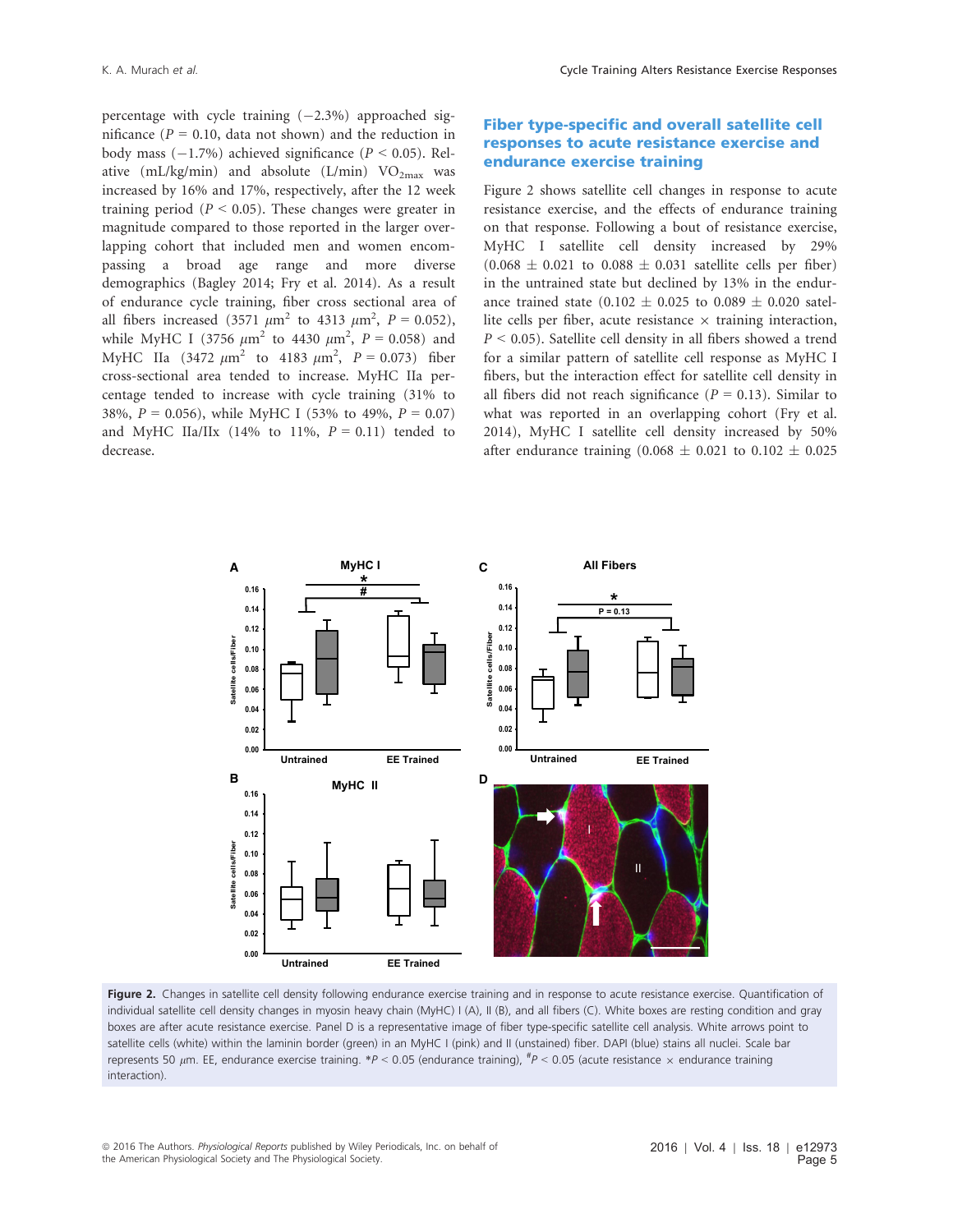satellite cells per fiber,  $P \le 0.05$ ) and satellite cell density in all fibers increased by  $32\%$   $(0.060 \pm 0.018)$  to  $0.079 \pm 0.023$  satellite cells per fiber,  $P < 0.05$ ). MyHC II satellite cell density did not change with acute resistance exercise or endurance training. After endurance training, the number of satellite cells per muscle fiber crosssectional area tended to increase in MyHC I fibers (19.6  $\pm$  6.5 to 26.5  $\pm$  7.7 satellite cells per mm<sup>2</sup>,  $P = 0.097$ ), and remained stable in MyHC II fibers  $(17.2 \pm 6.9 \text{ vs. } 17.6 \pm 7.1 \text{ satellite cells per mm}^2,$  $P > 0.05$ ) as well as all fibers (17.9  $\pm$  5.9 vs. 21.1  $\pm$  7.1 satellite cells per mm<sup>2</sup>,  $P > 0.05$ ).

#### Gene expression responses to acute resistance exercise and endurance exercise training

Ten genes in the probe set demonstrated differential expression 3 days following the resistance exercise bout in the untrained state versus endurance trained state (Fig. 3, Table S1). There was some overlap (i.e., ANGPT2, CD31, TNFa, and GPIHPB1) between genes that showed an interaction effect and genes that were modulated by endurance training alone ( $P < 0.05$ , Table S1). The list of all 93 genes expressed above the detection limit and their responses to resistance exercise and endurance training is found in Table S1. In response to the resistance exercise bout, angiogenesis (ANGPT2, CD31), cytokine/trophic factor (CCL8, HGF, TNFa), extracellular matrix (SPARC,

TIMP2), and metabolism (CGI58, WNT10B)-related genes increased in the untrained state but decreased in the endurance trained state (acute resistance  $\times$  endurance training interaction,  $P < 0.05$  Fig. 3). Other cytokine/ trophic factor ( $IL12\beta$ ), metabolism (ATGL, PPARy2, UCP2), and immunity/inflammation (CD163)-related genes had the same pattern of expression but did not achieve significance  $(P < 0.10)$ . Only one gene that had an interaction effect (GPIHPB1) did not demonstrate this pattern, decreasing expression in both the untrained and endurance trained state (Table S1).

#### **Discussion**

In line with other reports in humans (Babcock et al. 2012; Bellamy et al. 2014; Farup et al. 2014), satellite cell density increased in MyHC I fibers (29%) following a bout of unaccustomed maximal resistance exercise in the untrained state. However, the 50% increase in MyHC I satellite cell density resulting from 12 weeks of endurance training countered the satellite cell proliferative response to acute resistance exercise that was observed before cycle training. Similar patterns of satellite cell and molecular activity with acute resistance exercise signal a less stressful muscle milieu after training and provide further evidence that the cellular microenvironment influences satellite cell behavior (Fuchs et al. 2004; Christov et al. 2007; Yin et al. 2013). Habitual submaximal concentric endurance activity appears to condition satellite cell and molecular



Figure 3. Genes that showed opposite responses to resistance exercise in the untrained and endurance trained states. White bars represent the untrained response and black bars represent the endurance trained response to a bout of resistance exercise, presented as mean  $\pm$  SE. ECM, extracellular matrix.  $*P < 0.05$  (acute resistance  $\times$  endurance training interaction).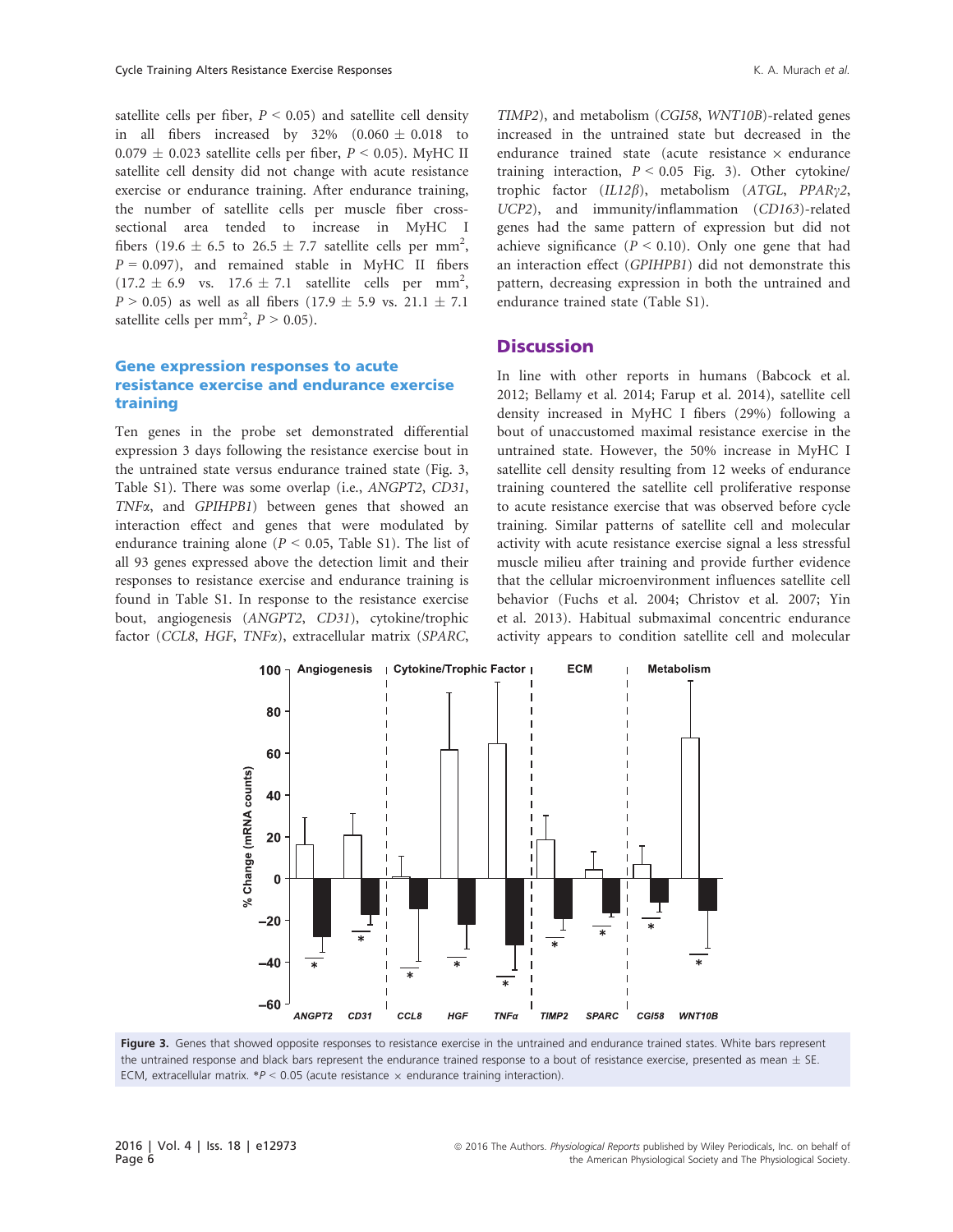responses for a maximal concentric/eccentric exercise stimulus. These data endorse the prescription of cycle training for middle-aged women since it confers robust cardiovascular benefits while simultaneously serving as a sarcopenia countermeasure.

#### Endurance training modulates satellite cell and molecular responses to a bout of resistance exercise

The lack of satellite cell increase following a bout of resistance exercise in the endurance trained state was likely accounted for by the significant 50% increase in resting satellite cell density caused by endurance training. It is conceivable that resistance exercise in the untrained state is more challenging to MyHC I fibers and necessitates satellite cell proliferation for adaptation. Once MyHC I fibers have adjusted to the demands of concentric cycle training and experience a marked increase in resting satellite cell density, acute satellite cell proliferation after maximal concentric/eccentric exercise may become unnecessary or redundant. The lack of satellite cell response in MyHC II fibers with acute resistance exercise or endurance training is contrary to some other findings (Verney et al. 2008; Verdijk et al. 2009; Babcock et al. 2012; Joanisse et al. 2013; Bellamy et al. 2014; Farup et al. 2014), but could be attributable to the unique subject population (middle-aged women) and/or the nature of the exercise stimuli in this investigation.

Some angiogenesis (ANGPT2 and CD31) and metabolism (CGI58 and WNT10B) genes increased 72 h after resistance exercise when untrained but decreased when endurance trained. ATGL also demonstrated this response pattern  $(P < 0.10)$  and GPIHPB1 was down-regulated with resistance exercise after endurance training, collectively suggesting altered lipid metabolism. Thus, adaptations to endurance exercise likely ameliorated the need for resistance-exercise mediated angiogenic and metabolic responses. Interestingly, endothelial cells (CD31<sup>+</sup>) can regulate satellite cell behavior (Christov et al. 2007), and CD31 gene expression after resistance exercise tracks with MyHC I satellite cell density. The transcriptional pattern of other genes encoding various cytokines that could affect satellite cell behavior similarly reflected MyHC I satellite cell responses to resistance exercise. TNFa and HGF strongly stimulate satellite cell proliferation (Allen et al. 1995; Tatsumi et al. 1998), and the  $~60\%$  increase (untrained) and ~20% decrease (endurance trained) after resistance exercise closely follows MyHC I satellite cell responses. Attenuated expression of the chemokine CCL8 (Henningsen et al. 2011) and the secreted regenerative marker SPARC (Jorgensen et al. 2009; Petersson et al. 2013) after endurance training suggests mitigated muscle stress with acute resistance exercise. Likewise, expression of TIMP2, which increases in a damage-dependent fashion at the gene and protein level after unaccustomed exercise (Koskinen et al. 2001), was elevated with resistance exercise when untrained but decreased after endurance training. Collectively, these data provide further evidence of a complementary relationship between the global cellular environment and satellite cell behavior (Fuchs et al. 2004; Christov et al. 2007; Yin et al. 2013).

#### Overlap of genes affected by resistance exercise and endurance training in middleaged women

Only three genes that demonstrated opposite responses after resistance exercise in the untrained and endurance trained state had higher resting expression after endurance training (ANGPT2, CD31, TNFa). It is possible that increased baseline levels of these three genes contributed to reduced expression 72 h after resistance exercise when endurance trained. We previously reported robust skeletal muscle and vascular remodeling at the phenotypic and molecular level, including increased ANGPT2 and CD31 expression, in an overlapping cohort (Walton et al. 2015). Elevated TNF<sub> $\alpha$ </sub> after endurance training could signal an inflammatory state (Lang et al. 2003; Tidball 2005). However, exercise training typically results in an anti-inflammatory skeletal muscle milieu (Petersen and Pedersen 2005). A significant baseline increase in anti-inflammatory cytokine IL-4 mRNA, as well as no change in classic inflammatory cytokines such as IL-1 $\beta$ , IL-6, IL-8, IL-15, and IL-18 strongly suggests resting inflammatory processes are not negatively impacted by endurance training. All other genes that responded divergently 72 h after resistance exercise in the untrained and endurance trained state were not affected by endurance training alone. Thus, training-induced baseline differences do not solely account for differential responses to a bout of resistance exercise.

#### Perspectives and summary

In humans, satellite cell pool size and function reportedly predicts hypertrophic potential with resistance training (Petrella et al. 2006, 2008). Thus, reduced satellite proliferation with resistance exercise after cycle training could mean that hypertrophy may be blunted with continued resistance training. However, this conclusion would be debatable since: (1) endurance training itself increased satellite cell density and elicited hypertrophy at the muscle fiber level in these middle-aged women, (2) combined endurance and resistance (concurrent) training can produce greater hypertrophy versus resistance training alone

<sup>ª</sup> 2016 The Authors. Physiological Reports published by Wiley Periodicals, Inc. on behalf of the American Physiological Society and The Physiological Society.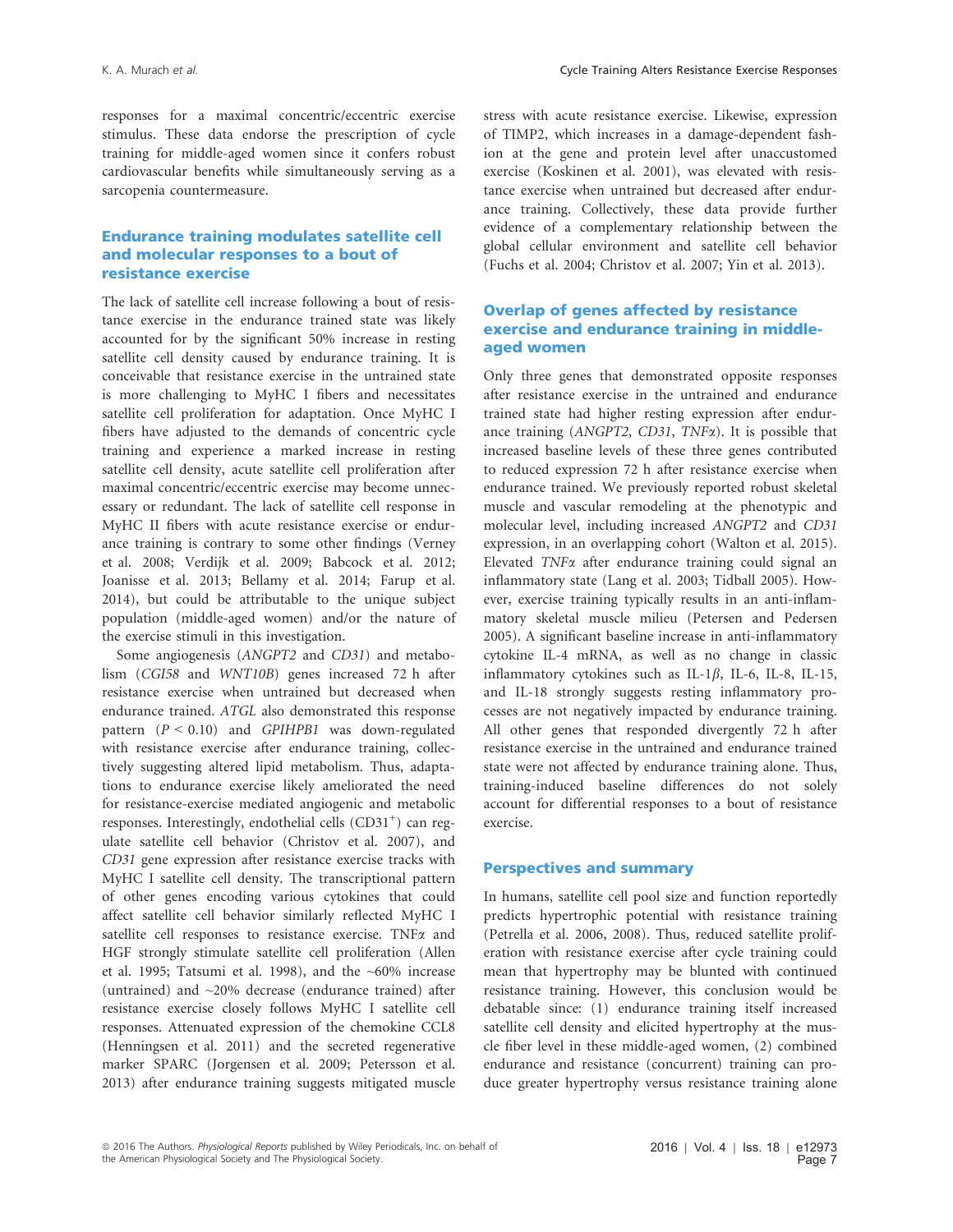(Lundberg et al. 2013, 2014; Kazior et al. 2016; Murach and Bagley 2016), (3) robust and unconstrained muscle fiber hypertrophy can proceed in the presence of markedly increased muscle oxidative potential (Scheffler et al. 2014; Omairi et al. 2016), and (4) highly cycle-trained muscle mounts an early anabolic signaling response after unfamiliar acute resistance exercise (Coffey et al. 2006b). While speculative, it is conceivable that satellite cell adaptations resulting from endurance training could in some way facilitate the exaggerated hypertrophic response sometimes observed with concurrent training (Murach and Bagley 2016), and may have a positive effect on adaptation if resistance or concurrent training was undertaken after cycle training. In general, cycle training may be the preferred mode of endurance training to curtail progressive muscle loss with age. This is especially true for middle-aged women that do not elect to engage in resistance training. Collectively, the satellite cell and gene expression data presented here indicate that moderateintensity endurance cycle training modulates the response to acute resistance exercise, potentially conditioning the muscle for more intense concentric/eccentric activity. These data also provide further evidence that the cellular microenvironment influences satellite cell behavior in humans.

#### Acknowledgments

The authors thank: K.-C. Chen, and D. Wall of the University of Kentucky Microarray Core Facility for assistance with NanoString nCounter preparation; and S. BeBout for the effort as our study coordinator.

#### Conflict of Interest

The authors have no conflicts to declare.

#### **References**

- Allen, R. E., S. M. Sheehan, R. G. Taylor, T. L. Kendall, and G. M. Rice. 1995. Hepatocyte growth factor activates quiescent skeletal muscle satellite cells in vitro. J. Cell. Physiol. 165:307–312.
- Babcock, L., M. Escano, A. D'Lugos, K. Todd, K. Murach, and N. Luden. 2012. Concurrent aerobic exercise interferes with the satellite cell response to acute resistance exercise. Am. J. Physiol. Regul. Integr. Comp. Physiol. 302:R1458– R1465.
- Bagley, J. R. 2014. Fibre type-specific hypertrophy mechanisms in human skeletal muscle: potential role of myonuclear addition. J. Physiol. 592:5147–5148.
- Bellamy, L. M., S. Joanisse, A. Grubb, C. J. Mitchell, B. R. McKay, S. M. Phillips, et al. 2014. The acute satellite cell

response and skeletal muscle hypertrophy following resistance training. PLoS ONE 9:e109739.

- Bergström, B. 1962. Muscle electrolytes in man. Scand. J. Clin. Lab. Invest. 68:1–110.
- Christov, C., F. Chretien, R. Abou-Khalil, G. Bassez, G. Vallet, F. J. Authier, et al. 2007. Muscle satellite cells and endothelial cells: close neighbors and privileged partners. Mol. Biol. Cell 18:1397–1409.
- Coffey, V. G., A. Shield, B. J. Canny, K. A. Carey, D. Cameron-Smith, and J. A. Hawley. 2006a. Interaction of contractile activity and training history on mRNA abundance in skeletal muscle from trained athletes. Am. J. Physiol. Endocrinol. Metab. 290:E849–E855.
- Coffey, V. G., Z. Zhong, A. Shield, B. J. Canny, A. V. Chibalin, J. R. Zierath, et al. 2006b. Early signaling responses to divergent exercise stimuli in skeletal muscle from welltrained humans. FASEB J. 20:190–192.
- Crameri, R. M., H. Langberg, P. Magnusson, C. H. Jensen, H. D. Schroder, J. L. Olesen, et al. 2004. Changes in satellite cells in human skeletal muscle after a single bout of high intensity exercise. J. Physiol. 558:333–340.
- Crameri, R. M., P. Aagaard, K. Qvortrup, H. Langberg, J. Olesen, and M. Kjaer. 2007. Myofibre damage in human skeletal muscle: effects of electrical stimulation versus voluntary contraction. J. Physiol. 583:365–380.
- Damas, F., S. M. Phillips, C. A. Libardi, F. C. Vechin, M. E. Lixandrao, P. R. Jannig, et al. 2016. Resistance traininginduced changes in integrated myofibrillar protein synthesis are related to hypertrophy only after attenuation of muscle damage. J. Physiol. doi[:10.1113/JP272472.](http://dx.doi.org/10.1113/JP272472)
- Dennis, R. A., B. Przybyla, C. Gurley, P. M. Kortebein, P. Simpson, D. H. Sullivan, et al. 2008. Aging alters gene expression of growth and remodeling factors in human skeletal muscle both at rest and in response to acute resistance exercise. Physiol. Genomics 32:393–400.
- Dennis, R. A., H. Zhu, P. M. Kortebein, H. M. Bush, J. F. Harvey, D. H. Sullivan, et al. 2009. Muscle expression of genes associated with inflammation, growth, and remodeling is strongly correlated in older adults with resistance training outcomes. Physiol. Genomics 38:169–175.
- Dreyer, H. C., C. E. Blanco, F. R. Sattler, E. T. Schroeder, and R. A. Wiswell. 2006. Satellite cell numbers in young and older men 24 hours after eccentric exercise. Muscle Nerve 33:242–253.
- Egan, B., P. L. O'Connor, J. R. Zierath, and D. J. O'Gorman. 2013. Time course analysis reveals gene-specific transcript and protein kinetics of adaptation to short-term aerobic exercise training in human skeletal muscle. PLoS ONE 8: e74098.
- Farup, J., S. K. Rahbek, S. Riis, M. H. Vendelbo, F. Paoli, and K. Vissing. 2014. Influence of exercise contraction mode and protein supplementation on human skeletal muscle satellite cell content and muscle fiber growth. J. Appl. Physiol. 117:898–909.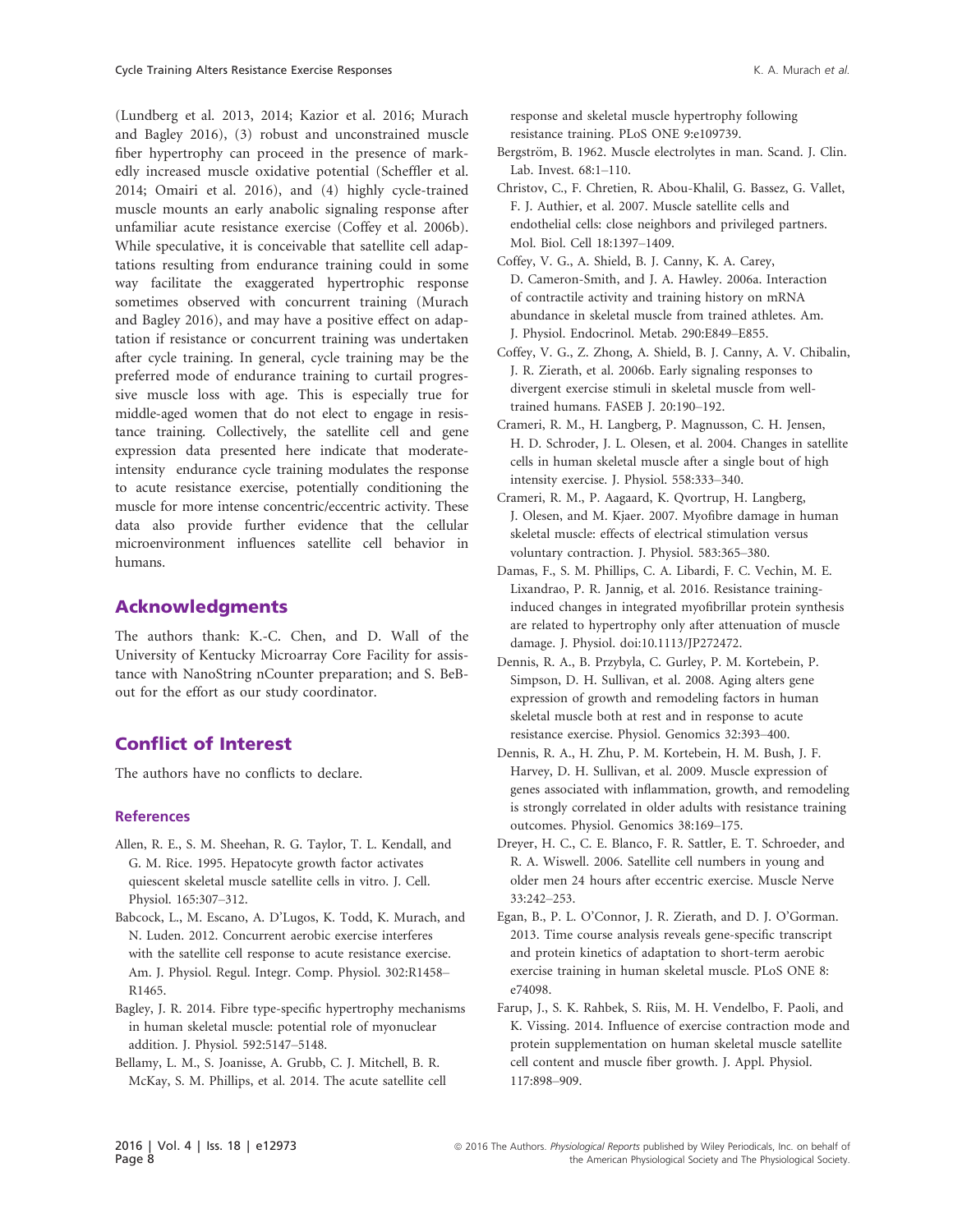Fry, C. S., B. Noehren, J. Mula, M. F. Ubele, P. M. Westgate, P. A. Kern, et al. 2014. Fibre type-specific satellite cell response to aerobic training in sedentary adults. J. Physiol. 592:2625–2635.

Fuchs, E., T. Tumbar, and G. Guasch. 2004. Socializing with the neighbors: stem cells and their niche. Cell 116:769–778.

Harber, M. P., A. R. Konopka, M. K. Undem, J. M. Hinkley, K. Minchev, L. A. Kaminsky, et al. 2012. Aerobic exercise training induces skeletal muscle hypertrophy and agedependent adaptations in myofiber function in young and older men. J. Appl. Physiol. 113:1495–1504.

Henningsen, J., B. K. Pedersen, and I. Kratchmarova. 2011. Quantitative analysis of the secretion of the MCP family of chemokines by muscle cells. Mol. BioSyst. 7:311–321.

Hudelmaier, M., W. Wirth, M. Himmer, S. Ring-Dimitriou, A. Sanger, and F. Eckstein. 2010. Effect of exercise intervention on thigh muscle volume and anatomical crosssectional areas – quantitative assessment using MRI. Magn. Reson. Med. 64:1713–1720.

Hyldahl, R. D., T. Olson, T. Welling, L. Groscost, and A. C. Parcell. 2014. Satellite cell activity is differentially affected by contraction mode in human muscle following a workmatched bout of exercise. Front. Physiol. 5:485.

Joanisse, S., J. B. Gillen, L. M. Bellamy, B. R. McKay, M. A. Tarnopolsky, M. J. Gibala, et al. 2013. Evidence for the contribution of muscle stem cells to nonhypertrophic skeletal muscle remodeling in humans. FASEB J. 27:4596– 4605.

Jorgensen, L. H., S. J. Petersson, J. Sellathurai, D. C. Andersen, S. Thayssen, D. J. Sant, et al. 2009. Secreted protein acidic and rich in cysteine (SPARC) in human skeletal muscle. J. Histochem. Cytochem. 57:29–39.

Kazior, Z., S. J. Willis, M. Moberg, W. Apro, J. A. Calbet, H. C. Holmberg, et al. 2016. Endurance exercise enhances the effect of strength training on muscle fiber size and protein expression of Akt and mTOR. PLoS ONE 11:e0149082.

Konopka, A. R., and M. P. Harber. 2014. Skeletal muscle hypertrophy after aerobic exercise training. Exerc. Sport Sci. Rev. 42:53–61.

Konopka, A. R., M. D. Douglass, L. A. Kaminsky, B. Jemiolo, T. A. Trappe, S. Trappe, et al. 2010. Molecular adaptations to aerobic exercise training in skeletal muscle of older women. J. Gerontol. A Biol. Sci. Med. Sci. 65:1201–1207.

Koskinen, S. O., W. Wang, A. M. Ahtikoski, M. Kjaer, X. Y. Han, J. Komulainen, et al. 2001. Acute exercise induced changes in rat skeletal muscle mRNAs and proteins regulating type IV collagen content. Am. J. Physiol. Regul. Integr. Comp. Physiol. 280:R1292–R1300.

Kulkarni, M. M. 2011. Digital multiplexed gene expression analysis using the NanoString nCounter system. Curr. Protoc. Mol. Biol. Chapter 25:Unit25B 10.

Lang, C. H., C. Silvis, N. Deshpande, G. Nystrom, and R. A. Frost. 2003. Endotoxin stimulates in vivo expression of inflammatory cytokines tumor necrosis factor alpha,

interleukin-1beta, -6, and high-mobility-group protein-1 in skeletal muscle. Shock 19:538–546.

Louis, E., U. Raue, Y. Yang, B. Jemiolo, and S. Trappe. 2007. Time course of proteolytic, cytokine, and myostatin gene expression after acute exercise in human skeletal muscle. J. Appl. Physiol. 103:1744–1751.

Lundberg, T. R., R. Fernandez-Gonzalo, T. Gustafsson, and P. A. Tesch. 2013. Aerobic exercise does not compromise muscle hypertrophy response to short-term resistance training. J. Appl. Physiol. 114:81–89.

Lundberg, T. R., R. Fernandez-Gonzalo, and P. A. Tesch. 2014. Exercise-induced AMPK activation does not interfere with muscle hypertrophy in response to resistance training in men. J. Appl. Physiol. 116:611–620.

McCarthy, J. P., M. A. Pozniak, and J. C. Agre. 2002. Neuromuscular adaptations to concurrent strength and endurance training. Med. Sci. Sports Exerc. 34:511–519.

McKay, B. R., M. De Lisio, A. P. Johnston, C. E. O'Reilly, S. M. Phillips, M. A. Tarnopolsky, et al. 2009. Association of interleukin-6 signalling with the muscle stem cell response following muscle-lengthening contractions in humans. PLoS ONE 4:e6027.

McPhee, J. S., A. G. Williams, H. Degens, and D. A. Jones. 2010. Inter-individual variability in adaptation of the leg muscles following a standardised endurance training programme in young women. Eur. J. Appl. Physiol. 109:1111–1118.

Mikkelsen, U. R., H. Langberg, I. C. Helmark, D. Skovgaard, L. L. Andersen, M. Kjaer, et al. 2009. Local NSAID infusion inhibits satellite cell proliferation in human skeletal muscle after eccentric exercise. J. Appl. Physiol. 107:1600–1611.

Murach, K. A., and J. R. Bagley. 2016. Skeletal muscle hypertrophy with concurrent exercise training: contrary evidence for an interference effect. Sports Med. 46:1029– 1039.

Murach, K., U. Raue, B. Wilkerson, K. Minchev, B. Jemiolo, J. Bagley, et al. 2014. Single muscle fiber gene expression with run taper. PLoS ONE 9:e108547.

Nader, G. A., F. von Walden, C. Liu, J. Lindvall, L. Gutmann, E. E. Pistilli, et al. 2014. Resistance exercise training modulates acute gene expression during human skeletal muscle hypertrophy. J. Appl. Physiol. 116:693–702.

Neubauer, O., S. Sabapathy, K. J. Ashton, B. Desbrow, J. M. Peake, R. Lazarus, et al. 2014. Time course-dependent changes in the transcriptome of human skeletal muscle during recovery from endurance exercise: from inflammation to adaptive remodeling. J. Appl. Physiol. 116:274–287.

Omairi, S., A. Matsakas, H. Degens, O. Kretz, K. A. Hansson, A. V. Solbra, et al. 2016. Enhanced exercise and regenerative capacity in a mouse model that violates size constraints of oxidative muscle fibres. Elife 5. doi: [10.7554/](http://dx.doi.org/10.7554/eLife.16940) [eLife.16940](http://dx.doi.org/10.7554/eLife.16940).